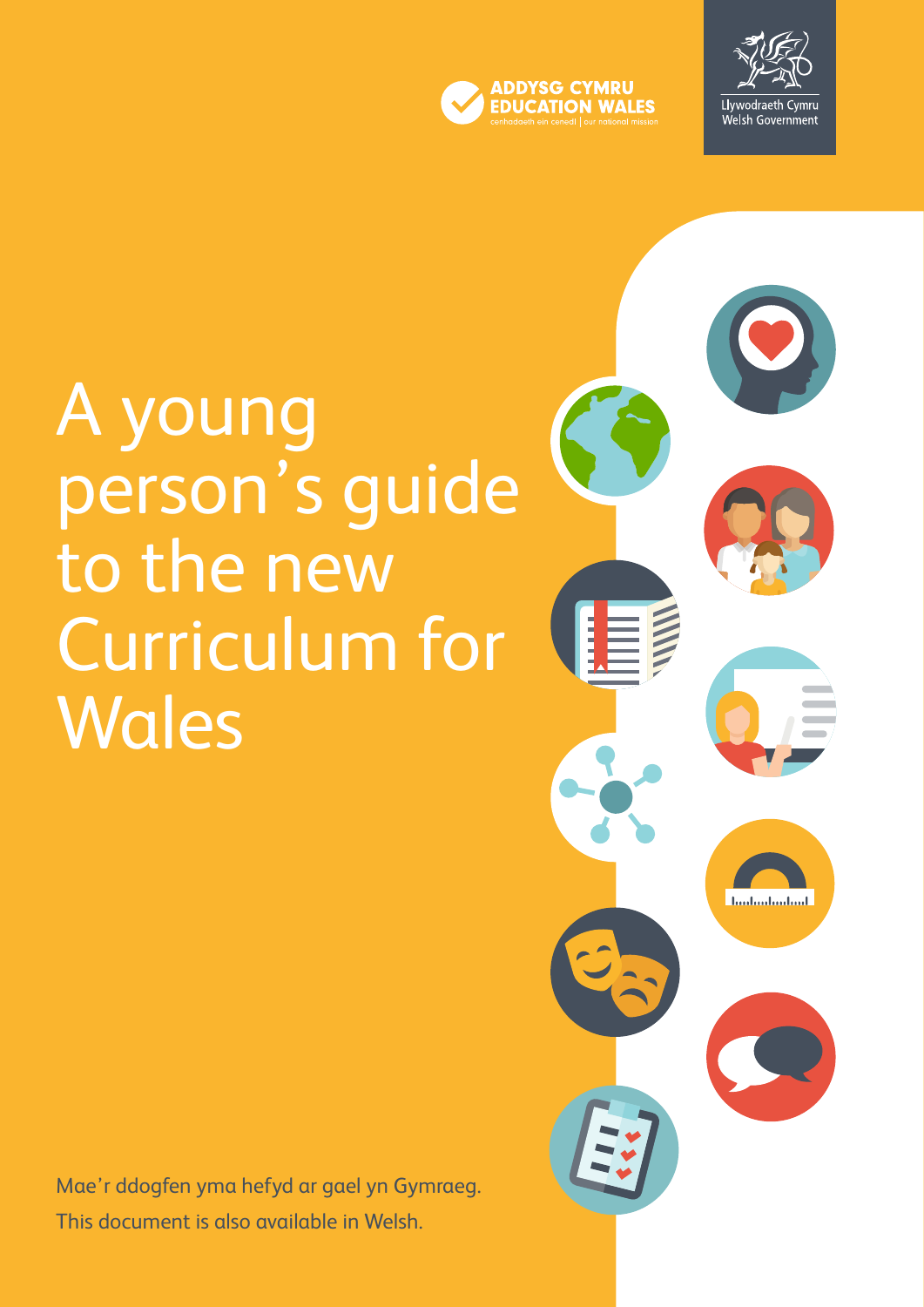# **Education is changing**



**Our world is changing fast and the Welsh Government wants to make sure you have the knowledge, skills and experience to make the most of life.** 

Teachers and experts who are interested in education are working together to develop your new curriculum.

It isn't just about what you learn, it's also about **how** you learn and **why** you're learning things.



### **It's designed by teachers**

Using guidance that other teachers have written, your teachers are planning what you'll learn.



### **It's designed for all young people**

The new curriculum will give more creative lessons with real-life meaning. It will match your needs and encourage you to reach your full potential.



### **It's designed for a fast-changing world.**

Knowledge is really important, and the new curriculum will also give you the skills and opportunities you'll need to make the most of life.

### **The four purposes**

Your school will help you to be:

- an ambitious, capable learner, ready to learn throughout your life
- an enterprising, creative contributor, ready to play a full part in life and work
- an ethical, informed citizen, ready to play your part in Wales and the world
- a healthy, confident individual, ready to lead a fulfilling life as a valued member of society.

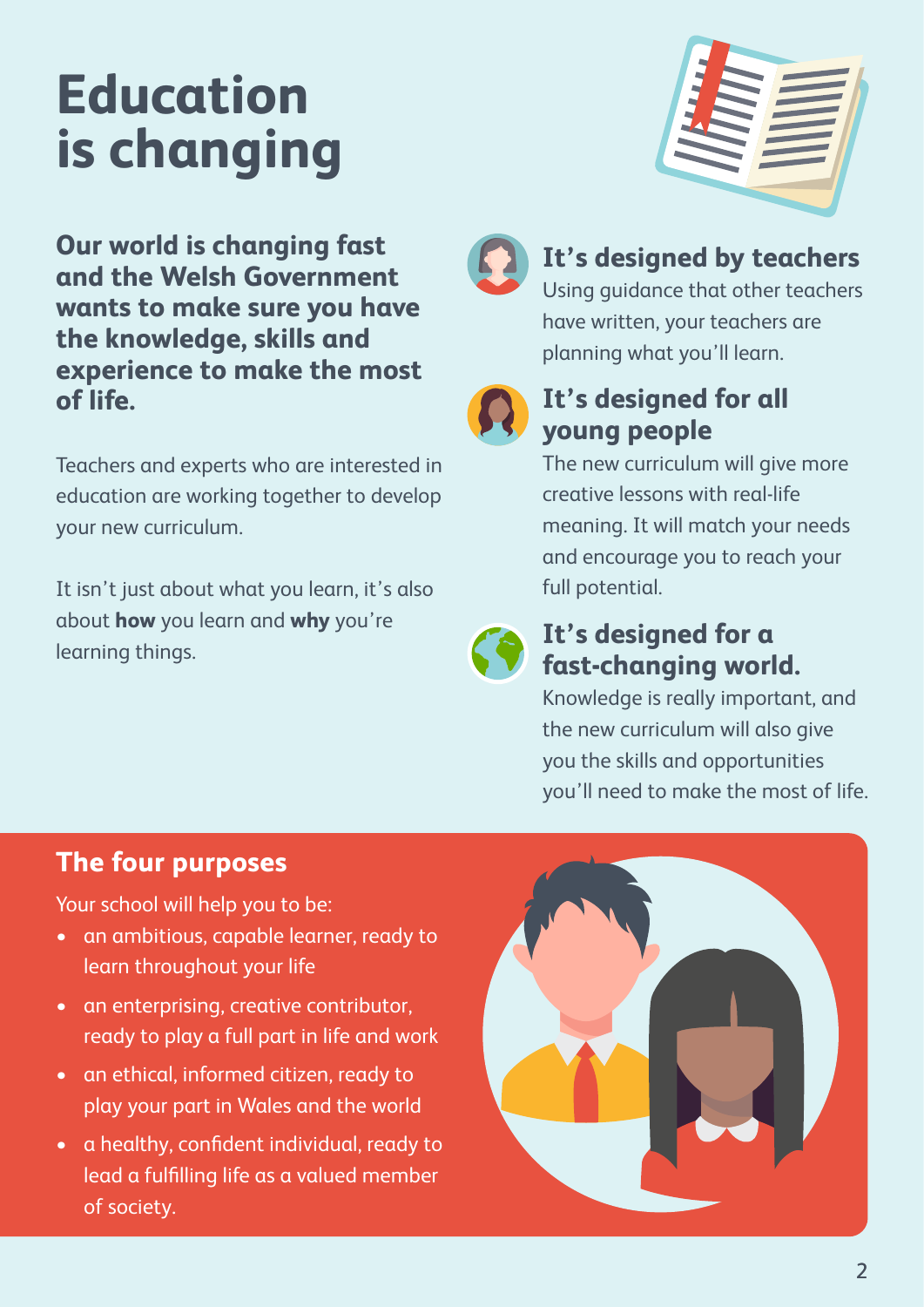## **Areas of learning and experience**

As well as literacy, numeracy and digital skills, there are **six areas of learning and experience**. Everything you learn will be connected to these.



- diversity and respecting differences
- experiences and skills for careers and the workplace
- learning about things on a local, national and international level
- relationships and sexuality education appropriate to your development.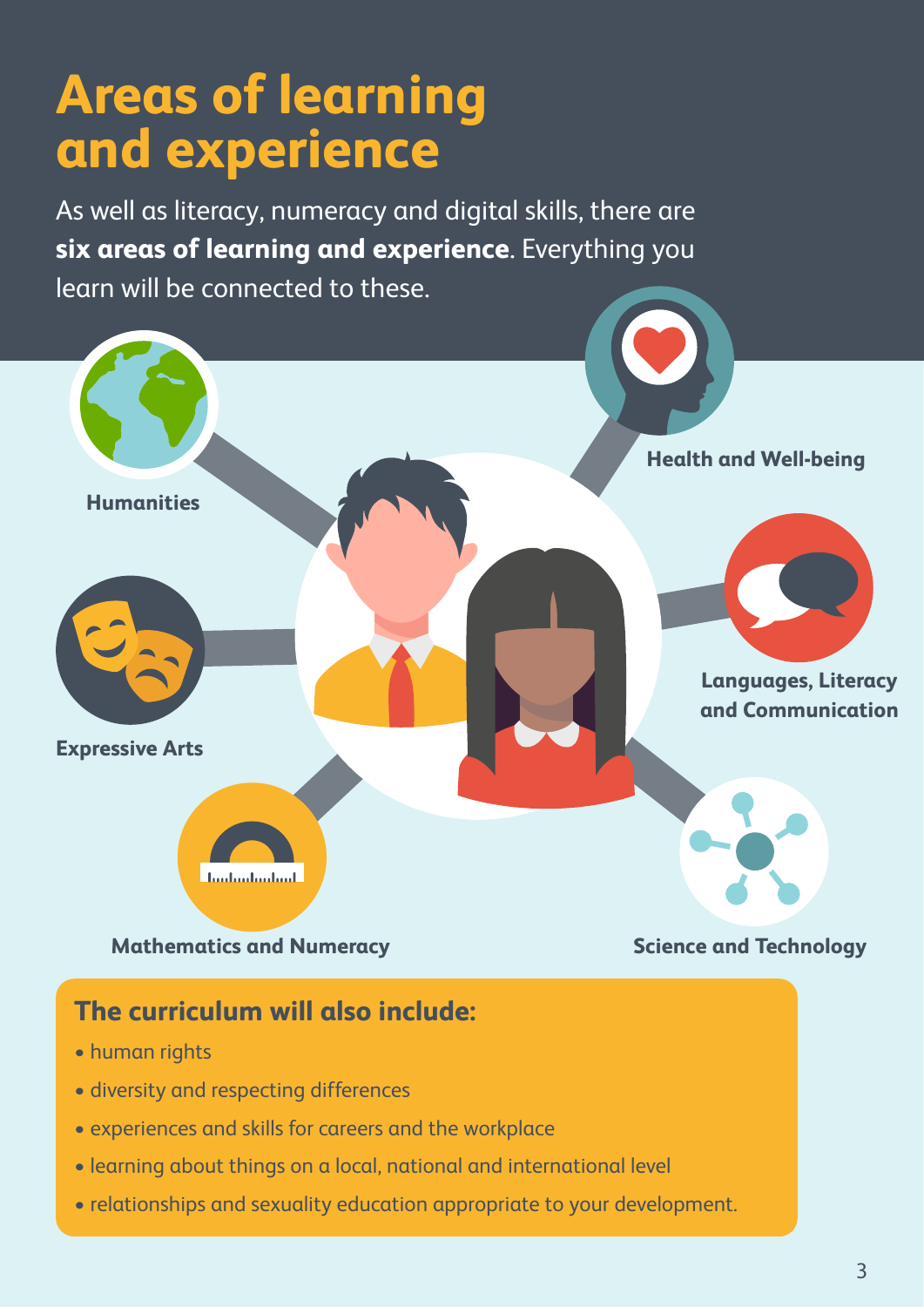### **Areas of learning and experience**



### **Expressive Arts**

Exploring art, dance, drama, film and digital media, and music.



#### **Health and Well-being**

Learning how to look after your body and your mental health including your emotional well-being. Learning about healthy relationships and healthy eating.

Understanding how to make good decisions and deal with influences.



#### **Humanities**

Learning about the world, society and events in the past and present. Exploring the challenges and opportunities that face us, and the actions we can take to safeguard the world and its people in the future.



#### **Languages, Literacy and Communication**

Learning about languages. Understanding and using Welsh, English and other languages.

Communicating in spoken, written or visual form. Studying and creating literature. This could include poetry, drama, film, fiction and non-fiction.



### **Mathematics and Numeracy**

Understanding numbers. Using symbols in maths Exploring shapes and measurement. Learning about statistics and probability.



### **Science and Technology**

Understanding the importance of science and technology.

Learning about design and engineering, living things, matter, forces and energy, and how computers work.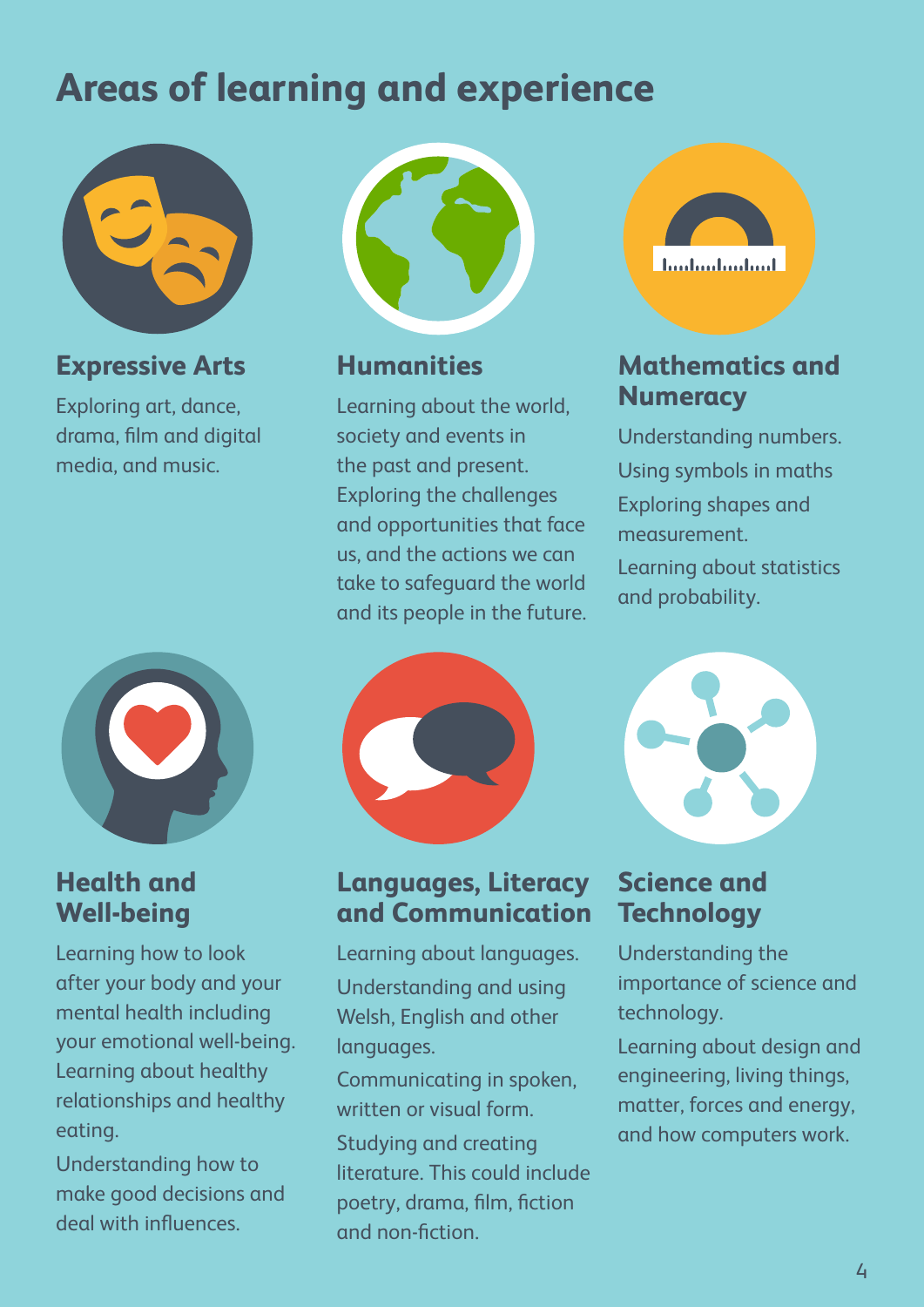# **What Matters**

Your learning should focus on things that matter for you now and that will matter to you when you're an adult.

**Statements of what matters** in learning are in each area of learning and experience. These help you and your teachers think about what you're learning. As you learn, you'll see how topics link to each other, to work and to life.

### **Important skills for life**

You will learn important life skills.

### **Creativity and innovation skills**

You'll explore and use your imagination, create plans and find solutions.

### **Critical thinking and problem-solving skills**

You'll ask questions, look at evidence, make decisions and learn to solve problems.

### **Personal effectiveness**

You'll learn to make the most of your time and talents. You'll get support to improve your self-confidence, become aware of different views and learn from your mistakes.

### **Planning and organising skills**

You'll learn to manage your time, set goals, make decisions and check your work.

#### **An example of how this works**

In the Science and Technology area of learning and experience, one of the statements of what matters focusses on:

#### **'The world around us is full of living things which depend on each other for survival.'**

As you learn more, you may think about this differently:

- I know that there are endangered animals
- I understand that what I do has an impact on the environment, people and animals
- I can identify ways to reduce the impact of climate change on the environment, humans and animals.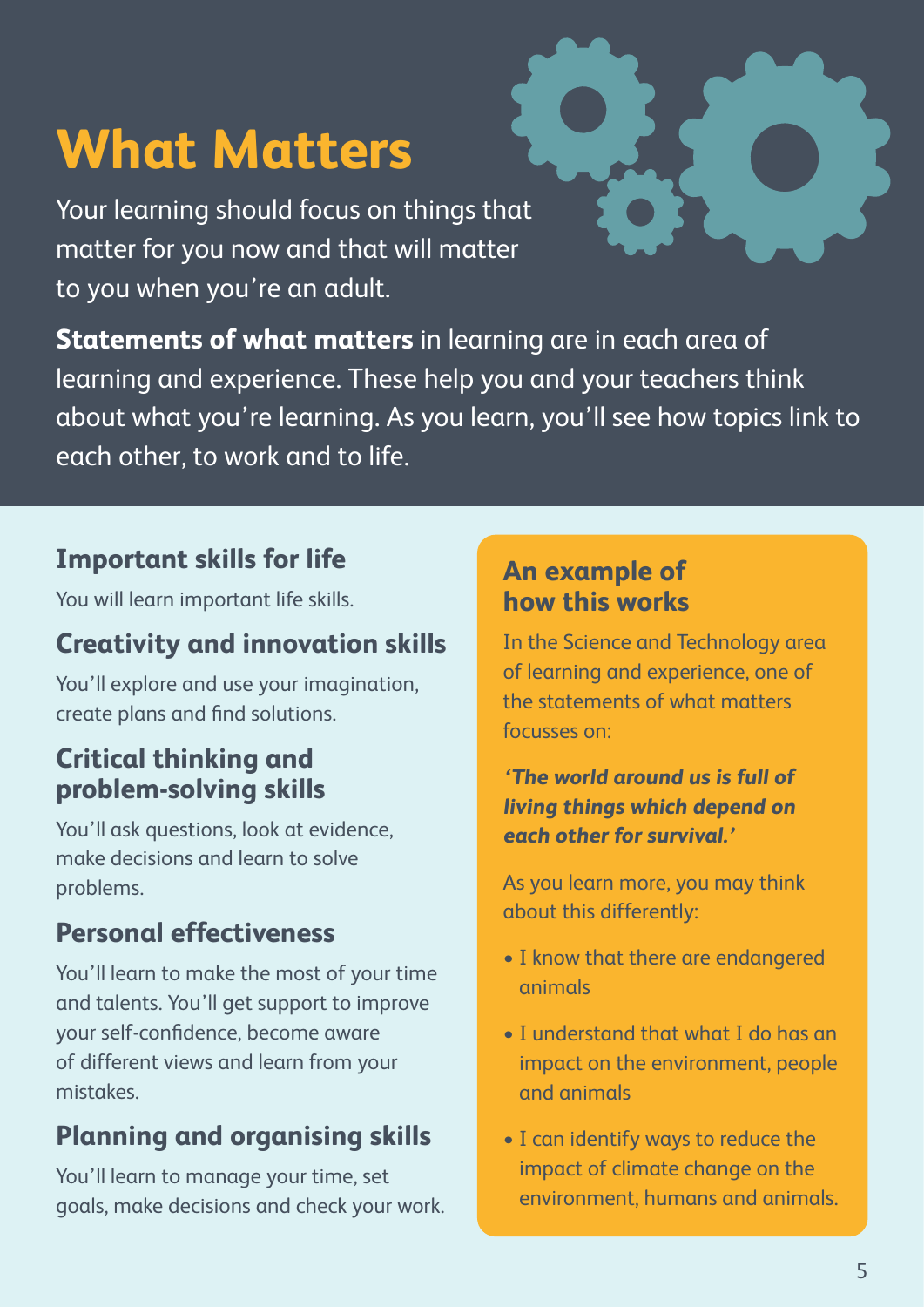# **Learning in a way that works for you**

Learning will be a different journey for everyone.

You will move forward when:

- you've learned something
- you understand more
- your communication skills grow and
- your skills improve.

## **Assessment**

You and your teachers assess what you've learned all the time and it's an important part of learning.

It is important to:

- help you see where you're up to in your learning
- help you plan your next learning steps
- spot any extra support you need



There may be times when you:

- move forward quickly
- slow down to make sure you understand a topic or because you discover something that interests you.

Learning isn't always linked to your age. It won't happen in the same way, or at the same time for everyone.



to help your teachers to:

- encourage and support you to keep improving and
- see how well the whole class is doing.



**Your school will also work with your parents or carers to make sure that you have the help you need to move forward.**